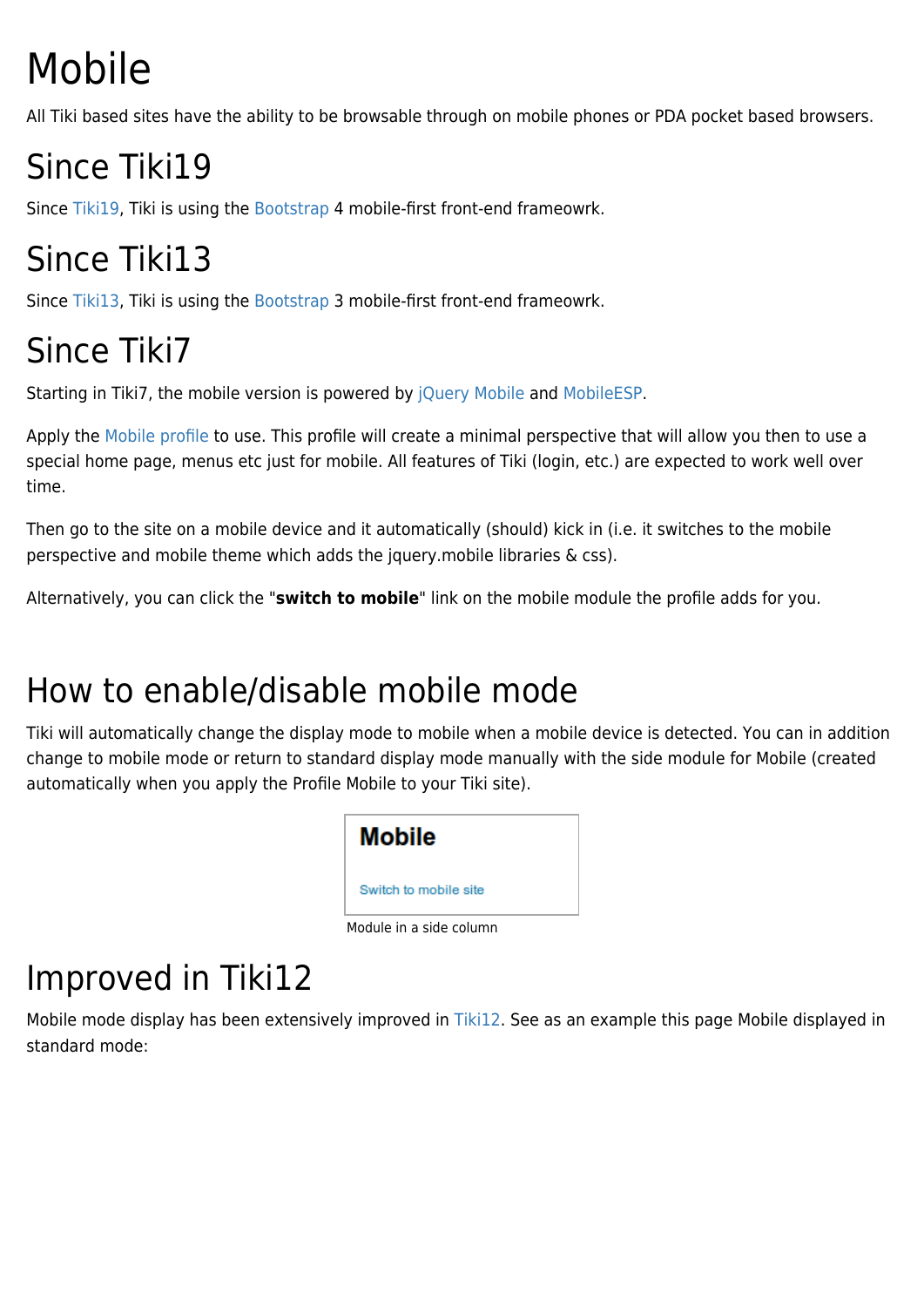

And the same page displayed for mobile devices: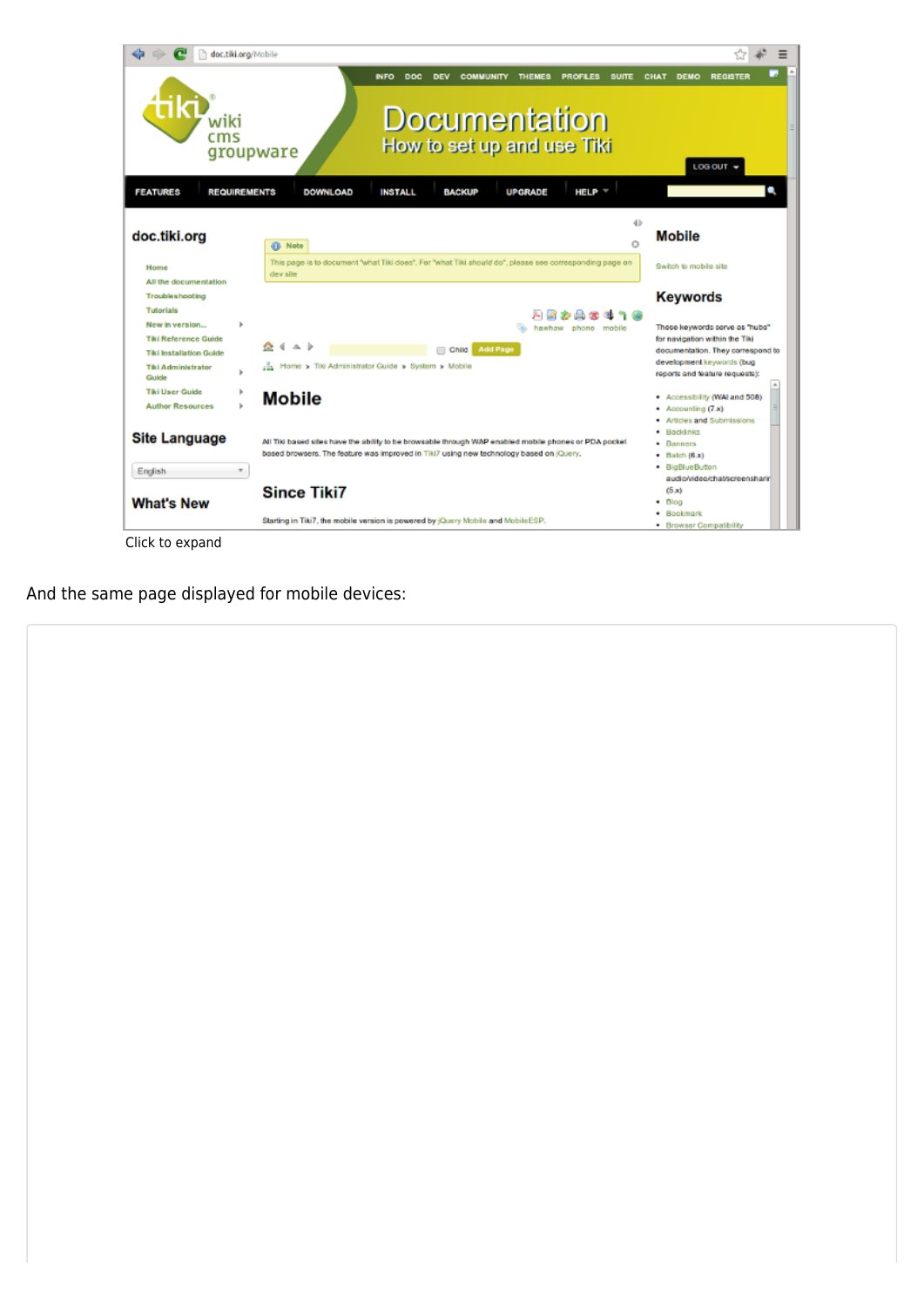| e                                                                                                                                                 | doc.tiki.org/mobile |        |    |    |  |  |   |   |
|---------------------------------------------------------------------------------------------------------------------------------------------------|---------------------|--------|----|----|--|--|---|---|
| <sup>1</sup> Note                                                                                                                                 |                     |        |    |    |  |  | Ø | ▴ |
| This page is to document "what Tiki does". For "what Tiki should do",<br>please see corresponding page on dev site                                |                     |        |    |    |  |  |   |   |
|                                                                                                                                                   |                     |        |    |    |  |  |   | Ξ |
| ₽<br>Ø                                                                                                                                            | Ż                   | A      |    | G) |  |  |   |   |
| hawhaw                                                                                                                                            | phone               | mobile |    |    |  |  |   |   |
| ☎<br>∢                                                                                                                                            | △                   | Þ      | ÷. |    |  |  |   |   |
| Child<br><b>Home » Tiki Administrator Guide »</b>                                                                                                 |                     |        |    |    |  |  |   |   |
| <b>System » Mobile</b><br><b>Add Page</b><br><b>Mobile</b>                                                                                        |                     |        |    |    |  |  |   |   |
|                                                                                                                                                   |                     |        |    |    |  |  |   |   |
| All Tiki based sites have the ability to be browsable through WAP enabled<br>mobile phones or PDA pocket based browsers. The feature was improved |                     |        |    |    |  |  |   |   |
| in Tiki7 using new technology based on jQuery.                                                                                                    |                     |        |    |    |  |  |   |   |
| <b>Since Tiki7</b>                                                                                                                                |                     |        |    |    |  |  |   |   |
| Starting in Tiki7, the mobile version is powered by jouery Mobile and<br>MobileESP.                                                               |                     |        |    |    |  |  |   |   |

#### Since Tiki 1.7

Starting in Tiki 1.7, this is thanks to the power of the HAWHAW library. This is currently limited to Wiki pages, Articles and Forums. Other Tiki areas and authentication are not supported. You can see in either small font size or magnified version: